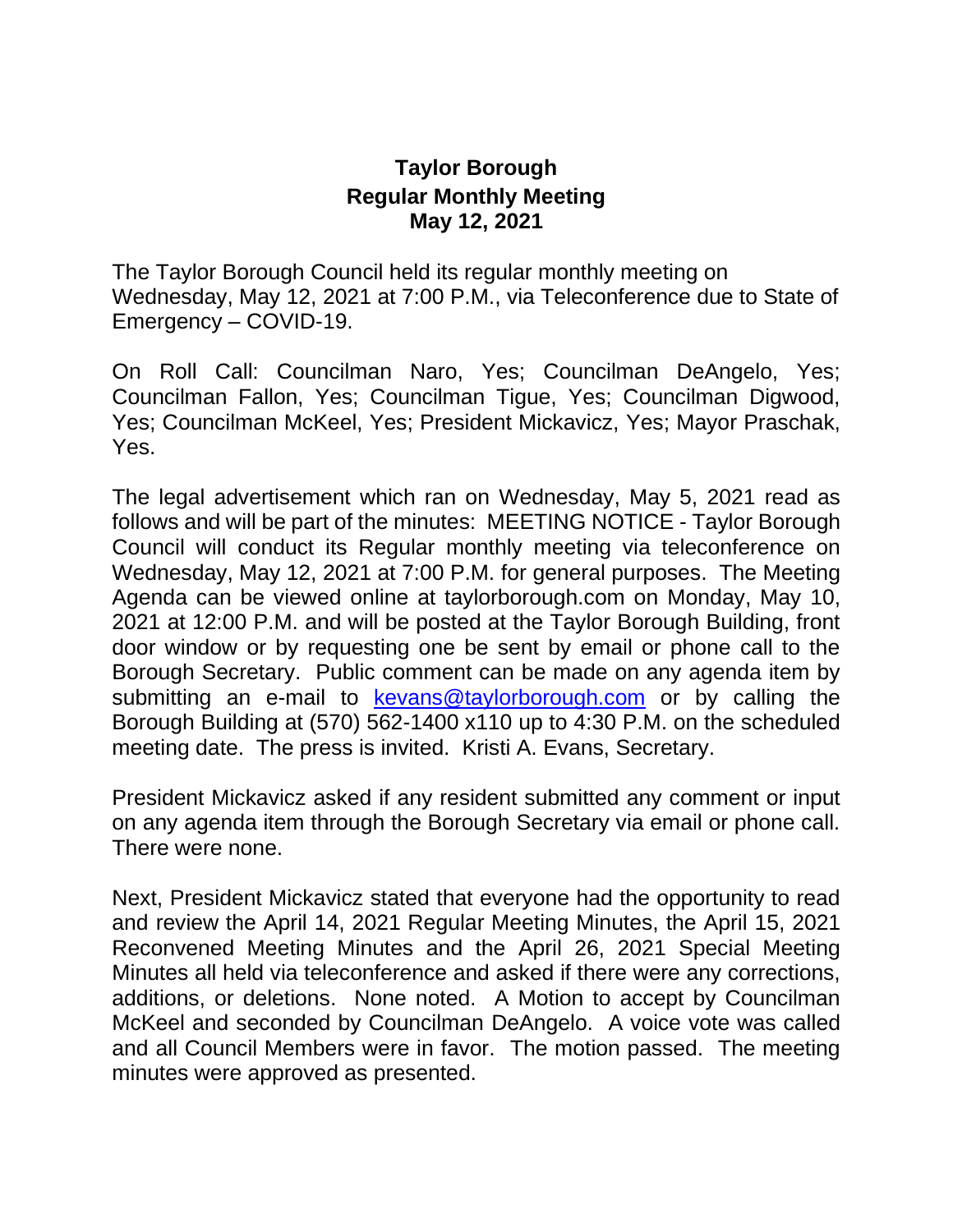Next, President Mickavicz entertained a motion to accept a resignation from Officer Matthew McDonald effective April 25, 2021. Mr. Zeleniak read Officer McDonalds resignation letter. A motion to accept by Councilman McKeel and seconded by Councilman Tigue. A voice vote was called and all Council Members were in favor. The motion passed.

Next, President Mickavicz entertained a motion to consider Resolution No. 3 of 2021, adopting the Lackawanna County Hazard Mitigation Plan as the official Hazard Mitigation Plan for Taylor Borough and the respective officials and agencies identified in the implementation strategy of the Lackawanna County 2021 Hazard Mitigation Plan are hereby directed to implement the recommended activities assigned to them. A motion to accept by Councilman McKeel and seconded by Councilman DeAngelo. A voice vote was called and all Council Members were in favor. The Resolution No. 3 was adopted.

Next, President Mickavicz entertained a motion to request Civil Service to extend the Certified Eligibility List for an additional year, which is due to expire on June 9, 2021. A motion to accept by Councilman Tigue and seconded by Councilman Fallon. A voice vote was called and all Council Members were in favor. The motion passed.

Next, President Mickavicz entertained a motion to award a bid to the lowest responsible bidder for the Fifth Street Sanitary Sewer Project. The following bids were received: RLE Enterprises - \$94,982.50; Pioneer Construction - \$99,025.00; Stafursky Paving - \$103,455.25; Bowen Enterprises - \$120,875.00; Linde Corporation - \$153,710.00. A motion to award RLE as the lowest responsible bidder at \$94,982.50 by Councilman Tigue and seconded by Councilman McKeel. A voice vote was called and all Council Members were in favor. The motion passed.

Next, President Mickavicz entertained a motion to consider Resolution No. 4 of 2021, authorizing the conveyance of the Taylor Colliery Property and the Feltsville Parcel or portions thereof by the Development Authority of the Borough of Taylor, shall not be subject to the restrictions set forth in section 5 of Ordinance # 2 of 2006 or as reiterated in any deed of conveyance to the Authority, all other lands are hereby released there from, and further to ratify the release of all previously conveyed parcels by the Authority. A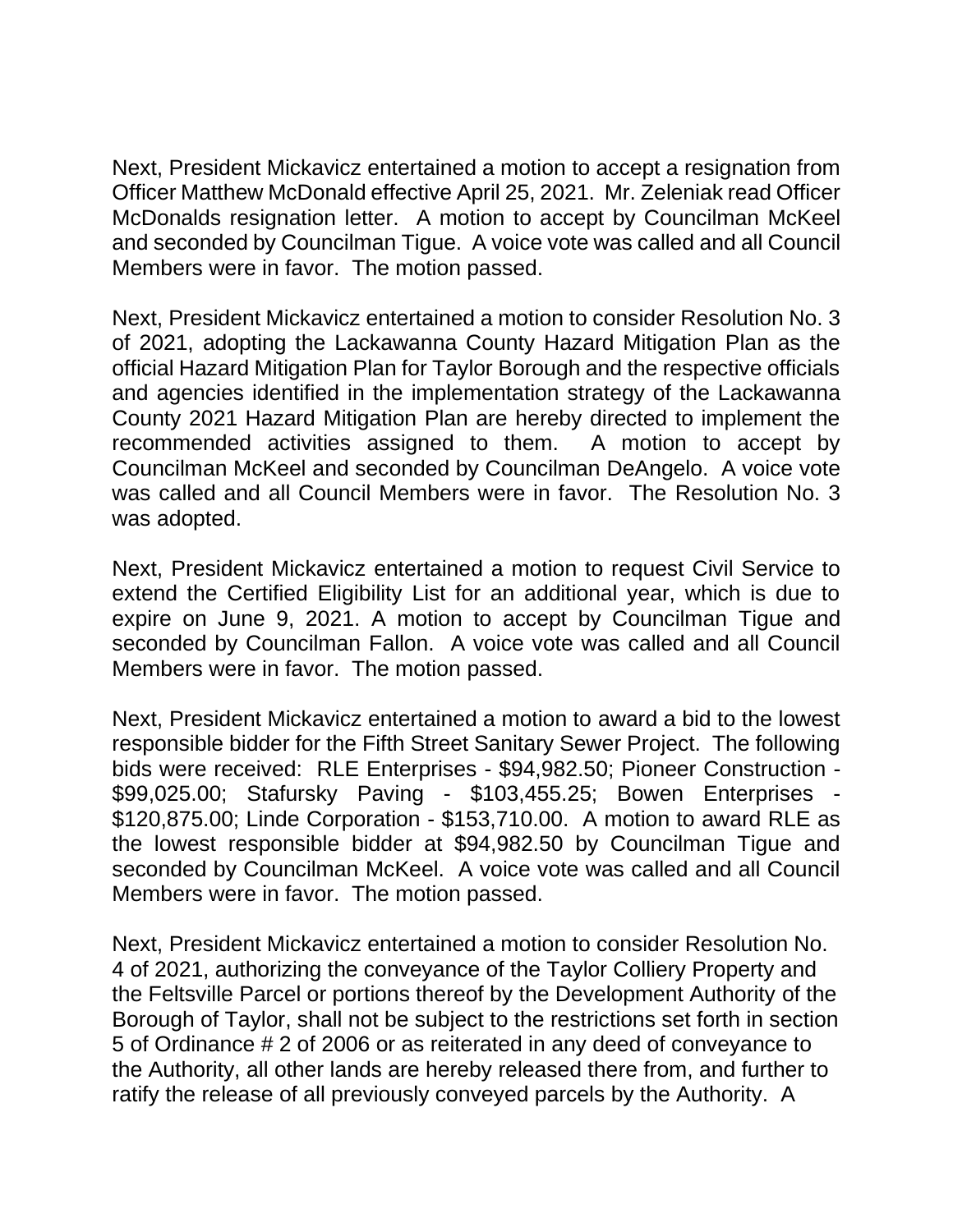motion to accept by Councilman McKeel and seconded by Councilman Tigue. On Roll Call: Councilman Naro – Yes; Councilman DeAngelo – Yes; Councilman Fallon – Yes; Councilman Tigue – Yes; Councilman Digwood – Yes; Councilman McKeel – Yes; President Mickavicz – Yes. With a majority vote, the Resolution No. 4 of 2021 was adopted.

Next, Councilman Tigue read the Approval of Bills for Payment for April 2021. Attached are the list of paid invoices and open invoices.

Next, President Mickavicz entertained a motion to pay the April 2021 Payroll in the amount of \$218,518.04. April General Fund Open Invoices in the amount of \$88,550.22 and Liquid Fuels Open Invoices in the amount of \$7,088.90 - Total Expenditures \$314,157.16 when funds are available. A motion was made by Councilman Tigue and seconded by Councilman Digwood. A voice vote was called and all Council Members were in favor. The motion passed.

| <b>April Payroll</b>                    | \$218,518.04 |
|-----------------------------------------|--------------|
| <b>April General Fund Open Invoices</b> | \$88,550.22  |
| April Liquid Fuels Open Invoices        | \$7,088.90   |
| <b>Total Expenditures</b>               | \$314,157.16 |

Next, Mr. Zeleniak read the Treasurer's Report for April 2021. The Treasurer's Report was placed on file.

## **Treasurer's Report April 2021**

| <b>Local Services Tax</b> | \$18,552.08  |
|---------------------------|--------------|
| Real Estate 2021          | \$414,000.00 |
| RE: Tax Delinguent 2020   | \$13,126.25  |
| RE: Tax Delinguent 2019   | \$2,262.88   |
| RE: Tax Delinquent 2018   | \$342.92     |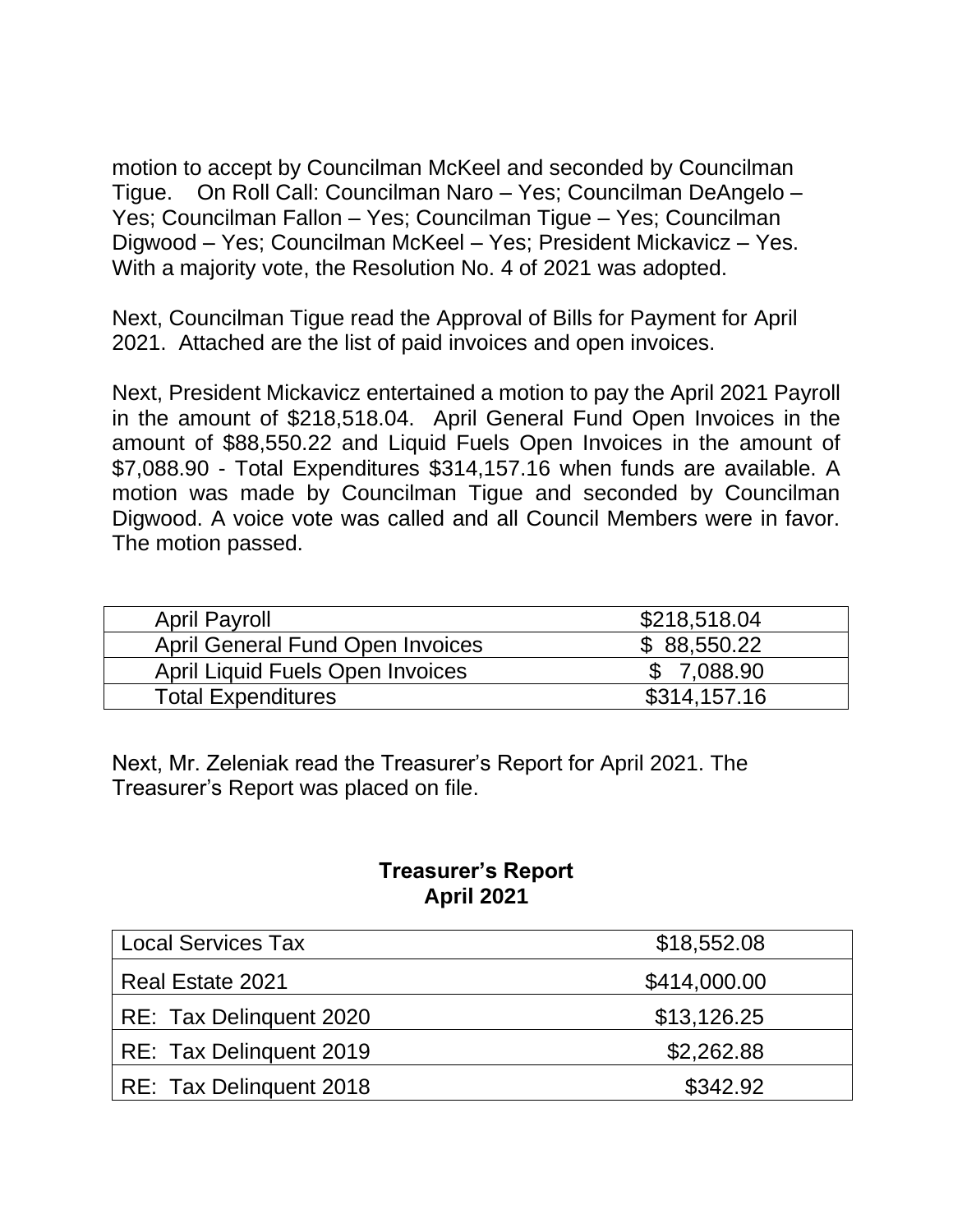| <b>RE Transfer Tax</b>                        | \$3,537.80   |
|-----------------------------------------------|--------------|
| <b>Tax Duplicates</b>                         | \$320.00     |
| Earned Income Tax                             | \$12,065.17  |
| <b>UCC Building Permits</b>                   | \$4,406.14   |
| <b>Court Fees/Police Fines</b>                | \$3,385.92   |
| Zoning                                        | \$120.00     |
| Other Income                                  | \$29,618.12  |
| <b>Fire Escrow</b>                            | \$21,000.00  |
| Waste Management 1 <sup>st</sup> Quarter 2021 | \$207,454.19 |
| Interest                                      | \$52.66      |
| <b>Total Revenue</b>                          | \$730,244.13 |

Next, Mr. Tigue read the Financial Report for April 30, 2021. The Financial Report was placed on file.

## **Financial Report April 30, 2021**

| <b>General Account Balance</b>       | \$1,363.106.87 |  |
|--------------------------------------|----------------|--|
| <b>Real Estate Tax Account</b>       | \$1,529.13     |  |
| <b>Liquid Fuels Account Balance</b>  | \$436,906.64   |  |
| <b>Splash Park Account</b>           | \$30,756.94    |  |
| <b>Veteran's Memorial Account</b>    | \$1,005.99     |  |
| Hero's Banner Account                | \$6,416.94     |  |
| Open Purchase Orders (PO's)          | (\$18,736.63)  |  |
| 10 Year General Obligation Note      | (\$199,168.62) |  |
| <b>Lease Obligations</b>             | (149,040.43)   |  |
| <b>Escrow Funds (Taylor Commons)</b> | \$60,258.89    |  |
| <b>Escrow Account (General)</b>      | \$5,020.90     |  |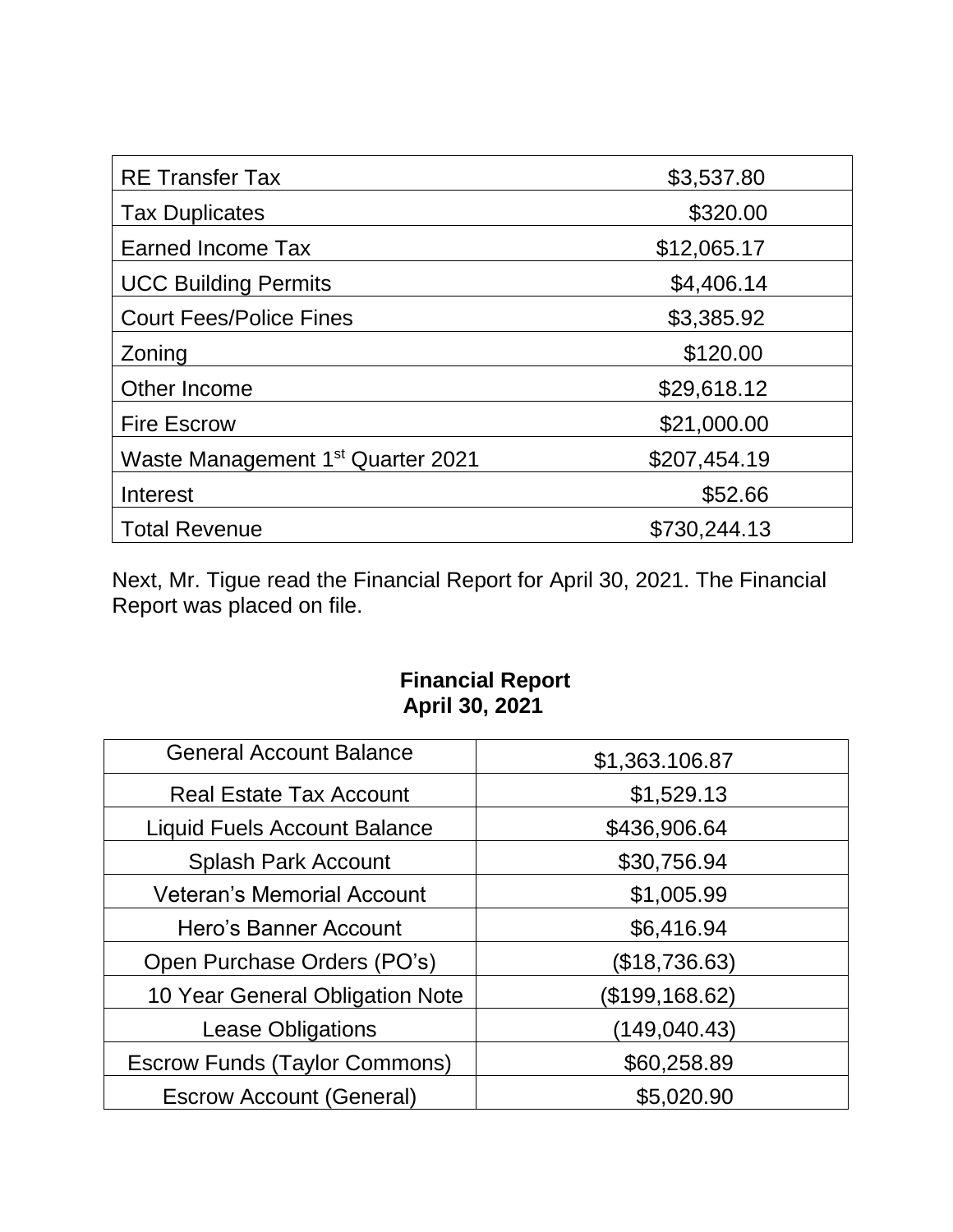| <b>Police Pension Fund</b>      | \$4,117,670.22 |
|---------------------------------|----------------|
| <b>ESL, Inc. Escrow Account</b> | \$472,261.14   |
| <b>Fire Insurance Escrow</b>    | \$21.110.00    |

Next, President Mickavicz asked that the Recycling Report for April 2021 be placed on file.

## **Recycling Report April 2021**

|                 | <b>Pounds</b> | Tons  |
|-----------------|---------------|-------|
| Commingle       | 29,240        | 14.62 |
| Cardboard/Paper | 31,800        | 15.90 |
| <b>Brush</b>    | 34,500        | 17.25 |
| Totaling        | 95,540        | 47.77 |

Next, President Mickavicz asked that the Mayor's Report for the month of April 2021 be placed on file. There were 404 incident numbers generated. Officers investigated 19 motor vehicle crashes, 28 traffic stops were conducted, 18 traffic citations and 6 parking tickets issued. There were 7 criminal complaints filed.

On April 24, 2021, the Police Department assisted the Lackawanna/Susquehanna Office of Drug and Alcohol Programs with a medication take-back event which was held at the Taylor Public Library. The purpose of this event was to dispose of all unused and expired medications properly.

Revenues received for the month of April 2021: Police Reports, \$390.00; Magisterial District Court Fines, \$1,676.09; Judicial Fines, \$589.83; Parking Tickets, \$45.00; Roving Patrol Reimbursement, \$685.00 - Totaling \$3,385.92.